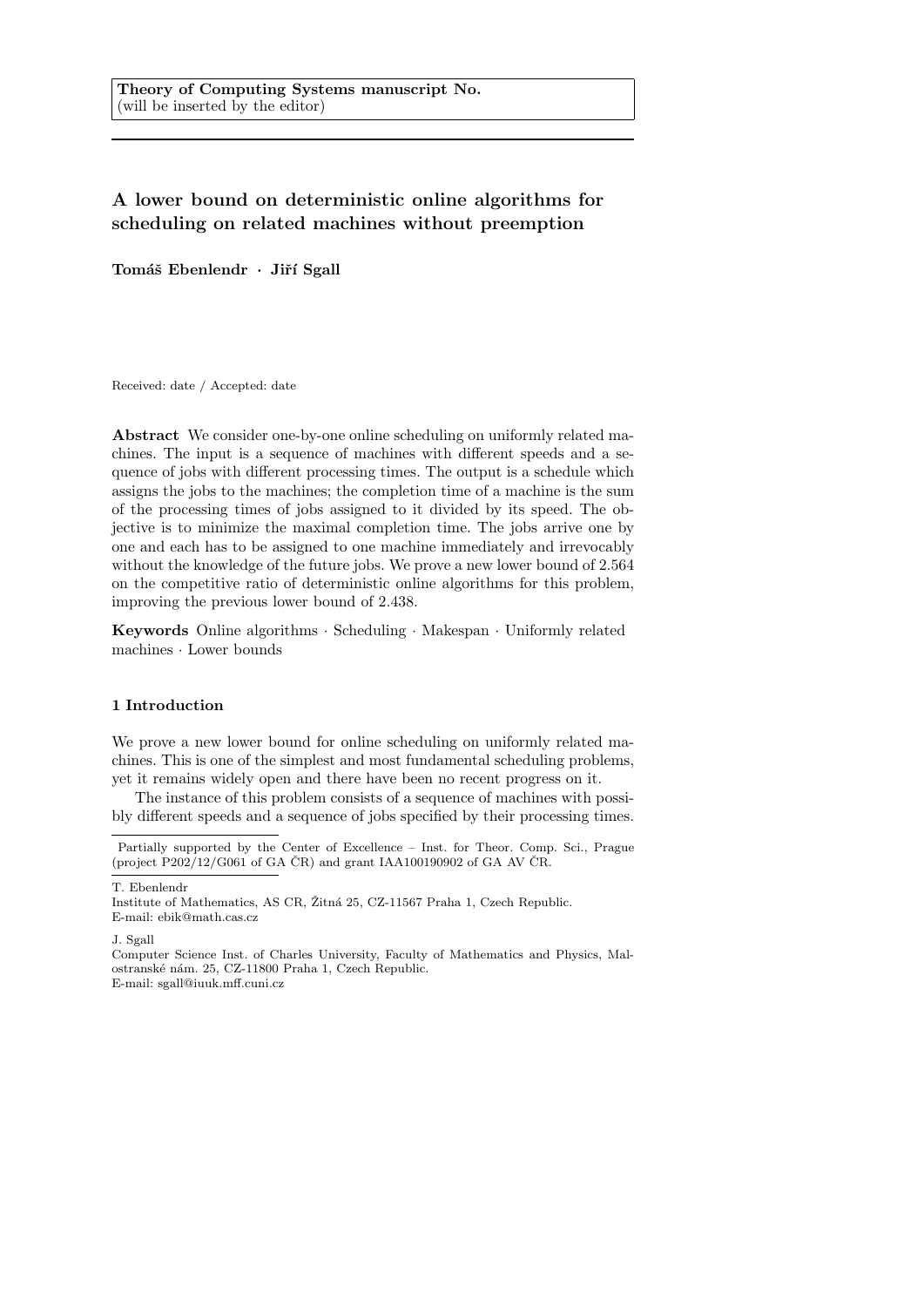A schedule assigns each job to one of the machines; the time needed to process a job is equal to its processing time divided by the speed of the machine where it is assigned. The objective is to minimize the *makespan* (also called the length of the schedule, or the maximal completion time). Usually a schedule also needs to specify the timing of each job (its starting and completion times) so that the jobs on each machine do not overlap. Due to the simplicity of the problem we consider, this is not necessary and it is sufficient to specify the assignment to the machines, silently assuming that each job is started as soon as all the previous jobs on its machine are processed. Instead of calculating the completion times individually for each job, we can calculate the completion time of each machine as the total processing time of the jobs allocated to it divided by the speed of the machine; the makespan is then the maximum of the completion times over all machines.

In the online version of the problem, jobs appear online *one-by-one*. When a job appears, an online algorithm has to make an irrevocable decision and assign the job to a machine. This decision is permanent and made without the knowledge of the future jobs; the algorithm is not even aware of whether any future jobs exist or not. An online algorithm is  $R$ -competitive if for each instance it produces a schedule with makespan at most  $R$  times the optimal makespan.

We prove a new lower bound of 2.564 for the above-described problem, i.e., we show that no deterministic online algorithms for makespan scheduling on uniformly related machines is 2.564-competitive. The previously best lower bound was  $2.438$  given by Berman et al  $[4,5]$ . They use a combinatorial approach with a computer search through the graph of discretized possible states of an online algorithm. In contrast, we use an analytical bound obtained by reasoning about the maximal number of scheduled jobs on each machine.

Our lower bound is based on an instance where both the machine speeds and the processing times are a geometric sequence, with both sequences having the same common ratio, similarly as in [5, 11]. The jobs arrive in the order of increasing processing times. Since from the perspective of the online algorithm, each coming job may be the last one in the sequence, it is necessary to assign all jobs to sufficiently fast machines. As the sequence gets longer, it turns out that the optimum would instead schedule the small initial jobs on slower machines. Intuitively, the now small jobs block the precious capacity of the fast machines. To obtain a lower bound, it is necessary to quantify this intuition. In the previous bounds for similar problems one usually argues about the total amount of work done by the machines. In contrast, our bound is based on reasoning about the number of jobs scheduled on every machine. First, we consider how the algorithm behaves on one of the machines and we upper bound the number of jobs scheduled on this machine. This bound is a function of the competitive ratio, the common ratio of the geometric sequence, the speed of the machine, and the number of jobs in the sequence. It is linear in the number of jobs (disregarding a negligible additive term), thus the coefficient in this linear dependence can be interpreted as the maximal frequency of scheduling a job on that machine. Then we take the sum of these bounds on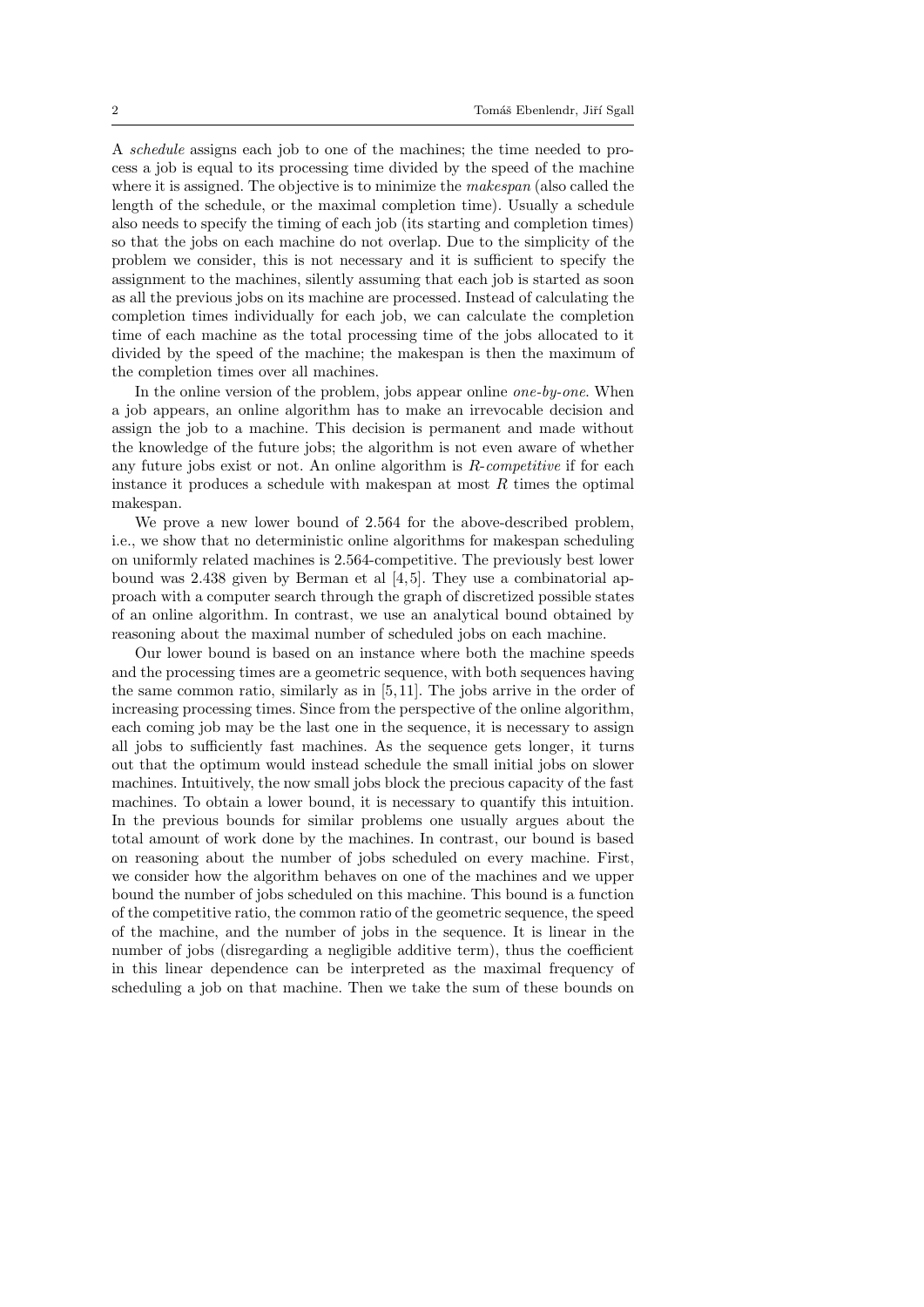frequencies over all machines. Any online algorithm has to schedule one job in one step, thus this sum has to be at least 1. Finally, we let the common ratio of the geometric sequence to approach 1, and obtain our lower bound. This yields a certain inequality for the competitive ratio which we solve numerically.

# Related work

Naturally, the lower bounds need to be compared to the existing algorithms. The first constant-competitive algorithm for non-preemptive scheduling on uniformly related machines was developed in [1]. The currently best deteruniformly related machines was developed in [1]. The currently best deter-<br>ministic algorithms achieve competitive ratio  $3 + \sqrt{8} \approx 5.828$  and randomized algorithms are 4.311-competitive [5]. For an alternative very nice presentation see [3]. All these algorithms use doubling, i.e., strategies that work with some estimate of the optimal makespan and when it turns out that the estimate is too low, it is multiplied by 2 or some other constant. While this is a standard technique for obtaining a constant competitive ratio, it would be surprising if it led to optimal algorithms. The lower bound for randomized algorithms is 2, see [11]. Thus, both in the deterministic and randomized cases, significant gaps remain.

For a small number of machines the best known algorithm is the greedy List Scheduling. Here List Scheduling is defined so that the next job is always scheduled so that it will finish as early as possible. For many machines it is far from optimal, its competitive ratio is  $\Theta(\log n)$ , see [1]. The exact competitive ratio for  $m = 2$  is  $\phi$  and for  $3 \leq m \leq 6$  it is equal to  $1 + \sqrt{(m-1)/2}$  [7]; moreover for  $m = 2, 3$  it can be checked easily that there is no better deterministic algorithm. For  $m = 2$  it is possible even to give the exact optimal ratio for any speed combination, see [10]. In contrast, even for three machines it is not known exactly for which speed combinations is List Scheduling optimal (even though for the worst possible combination of speeds we know that it is optimal); some recent progress is reported in [6, 12]. Another special case when some partial results about optimality of List Scheduling are known is the case when  $m - 1$  machines have the same speed, see e.g. [12,14].

The previous lower bound of 2.438 works for  $m = 9$ ; for a smaller number of machines, no lower bound was known, except for the bound of 2 that follows from the analysis of List Scheduling for  $m = 3$ . Subsequent to our work and partially building on its ideas, new lower bounds for a small number of machines  $(m = 4, \ldots, 11)$  were found in [13].

It is interesting to compare our results to the related problem of preemptive scheduling on uniformly related machines. In that problem, each job can be divided into several pieces that may be scheduled on different machines so that the corresponding time slots are non-overlapping; the time slots may also be non-consecutive, so that at some times a partially completed job is not being processed at all. Contrary to our (non-preemptive) problem, with preemption it is necessary to specify the schedule completely, including the timing information. In the online version, for each job we have to specify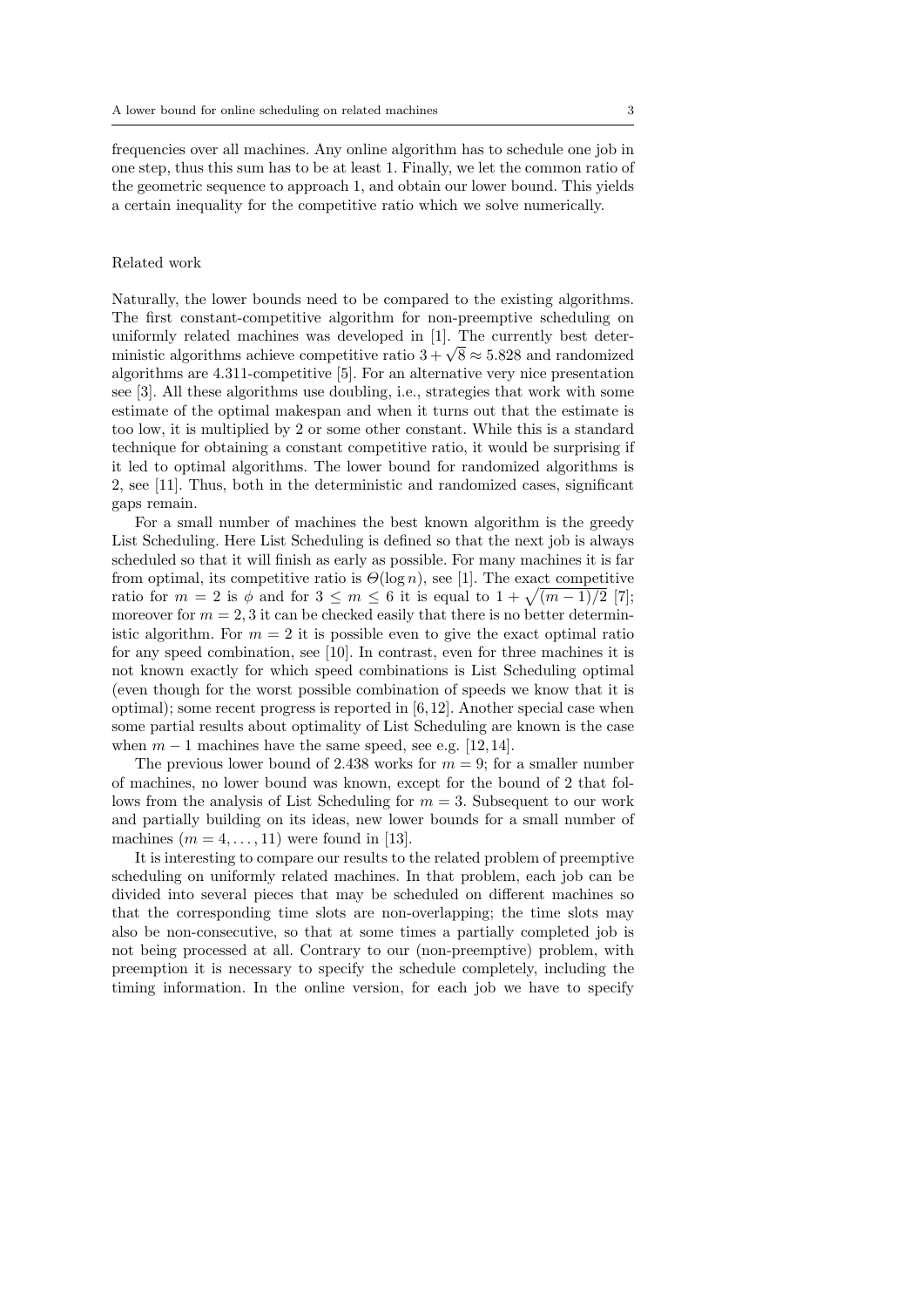its schedule completely before the next job is revealed. Interestingly, for this preemptive problem, it is possible to give an optimal online algorithm for any combination of the speeds and its competitive ratio is between 2.112 and  $e \approx 2.718$ , see [9,8]. Similar results seem to be out of reach for non-preemptive scheduling, as the combinatorial structure is much more rich and the value of the optimum is NP-hard to compute, while for the preemptive scheduling it is computable, in fact given by an easy formula.

The problem of non-preemptive scheduling can be also formulated in the language of online load balancing as the case where the jobs are permanent and the load is their only parameter corresponding to our processing time. The arriving jobs are assigned to the machines and the goal is to minimize the maximal load of a machine, where a load of a machine is the sum of the loads of jobs divided by the speed of that machine. Consequently, there are many results on load balancing that extend the basic results on online scheduling in a different direction, see e.g. [2].

#### Notations

We number the machines as well as the jobs from 0 (to obtain simpler formulas). Thus we have machines  $M_0, M_1, \ldots, M_{m-1}$  and jobs  $J_0, J_1, \ldots, J_{n-1}$ . The speed of machine  $M_i$  is denoted by  $s_i$ . The processing time of job  $J_j$  is denoted by  $p_j$ ; thus the job takes time  $p_j/s_i$  to be processed on  $M_i$ .

No preemptions are allowed, i.e., once the job is started it cannot be interrupted and the machine is busy with this job until the job is processed; in particular each job is assigned to a single machine. Let  $\mathcal{J}_i$  be the set of jobs scheduled on machine  $M_i$ . The completion time of the machine is then simply the sum of processing times of the jobs scheduled to the machine divided by its speed:  $C_i = \frac{1}{s_i} \sum_{j: J_j \in \mathcal{J}_i} p_j$ . The makespan is then the maximal completion time over all machines and we compare the makespan in the output of the algorithm with the makespan of an optimal schedule.

We use  $\mathcal{J} = (J_0, J_1, \dots, J_{n-1})$  and  $C^*_{\text{max}}(\mathcal{J})$  to denote the input sequence of jobs and its optimal makespan. Furthermore, let  $\mathcal{J}[j] = (J_0, J_1, \ldots, J_j)$ and  $C_{\text{max}}^*(\mathcal{J}[j])$  denote the input sequence of jobs cut off after  $J_j$  and the optimal makespan of this initial segment of the input sequence. The initial segments are important, as the online algorithm needs to guarantee that it is competitive even if the sequence ends after the current job. For the same reason it is useful to consider the completion time of job  $J_j$ , defined as the completion time of the machine where  $J_i$  is scheduled just after scheduling it, i.e.,  $\frac{1}{s_i} \sum_{k:k \leq j, J_k \in \mathcal{J}_i} p_j$ .

## 2 Lower bound

Our lower bound is proved by the following instance. Both sequences of machines and jobs have the same length, i.e.,  $n = m$ . The speeds of machines form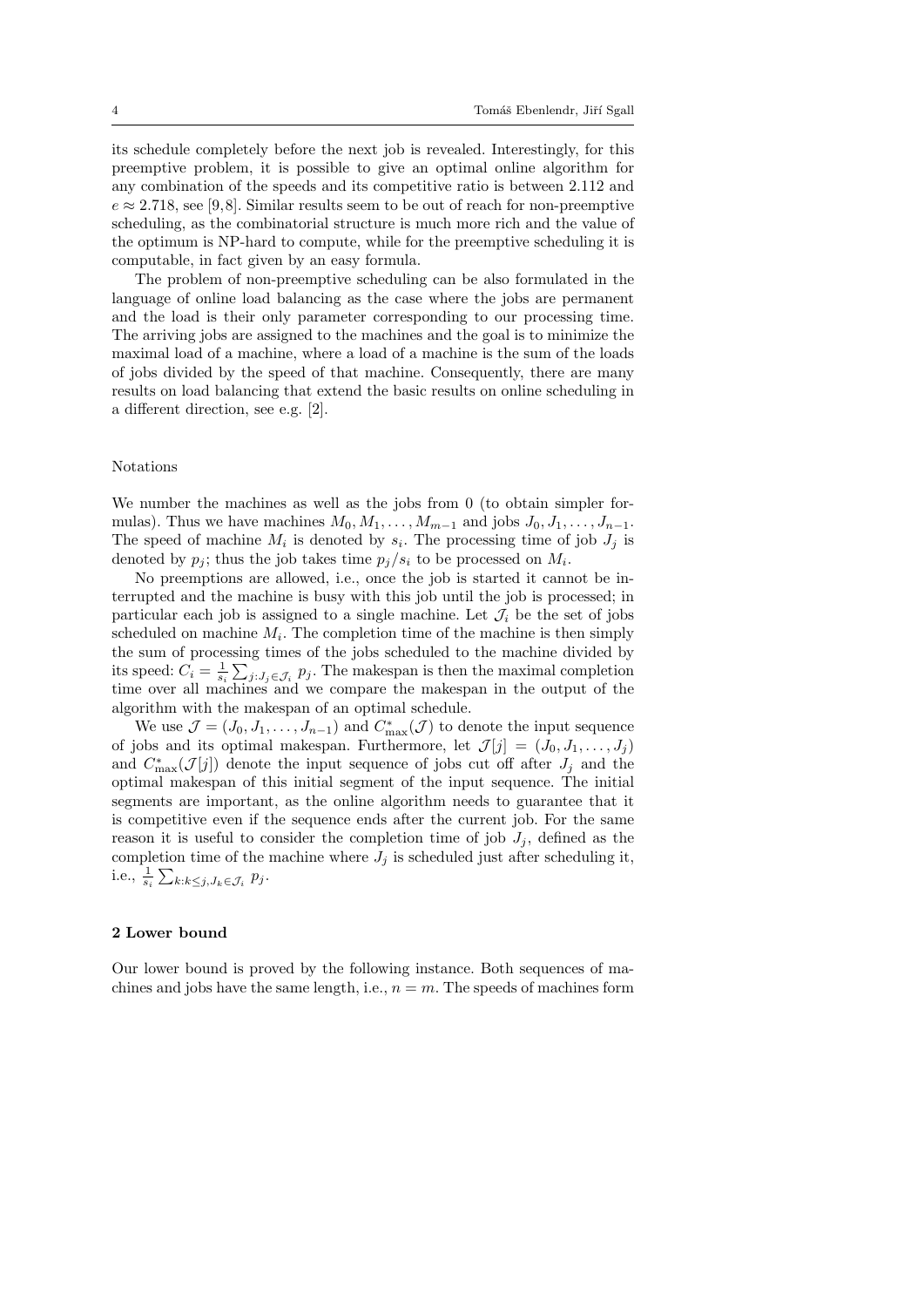a geometric sequence, namely we set  $s_i = \alpha^{-i}$ , for some  $\alpha > 1$ . The processing times of jobs also form a geometric sequence, namely we set  $p_i = \alpha^i$ . The optimal schedule after step t, i.e., for  $\mathcal{J}[t]$ , is to schedule the jobs on the machines in the reverse order, i.e., the  $J_j$  on machine  $M_{t-j}$ . The optimal makespan is thus equal to the processing time of the largest job that runs on machine  $M_0$ with speed 1, so  $C_{\text{max}}^*(\mathcal{J}[t]) = p_t = \alpha^t$ .

To achieve the competitive ratio of R on the initial segment  $\mathcal{J}[t]$ , the algorithm has to complete the job  $J_t$  before time  $R \cdot C_{\text{max}}^*(\mathcal{J}[t])$ . It follows immediately that it cannot schedule any job at any machine with speed below  $1/R$ . Furthermore, if the speed of a machine is only slightly above  $1/R$ , the jobs cannot be scheduled on it very often. Intuitively, the faster machines can schedule a job more frequently. We calculate for each machine separately the maximal number of jobs that can be scheduled on it, depending on its speed,  $R$ , and  $n$  (the number of jobs). The lower bound will follow from the fact that the sum of these bounds needs to be at least  $n$  so that the algorithm schedules all the jobs. The following main lemma gives these bounds for a single machine. The coefficient  $1/t_i$  in the bound on the number of jobs can also be interpreted as the highest possible frequency of scheduling a job to machine  $M_i$  with respect to the claimed competitive ratio  $R$ .

Lemma 2.1 Let A be an R-competitive algorithm. Consider the instance described above. Let

$$
t_i = \log_{\alpha} \frac{R}{R - \alpha^i}
$$
 for i such that  $s_i = \alpha^{-i} > R^{-1}$ 

Then, for any fixed  $\alpha > 1$  and n, the algorithm A schedules at most  $\lceil R \rceil + \frac{n}{t_i}$ jobs from the input sequence on machine  $M_i$ . Moreover the algorithm schedules at most one job on the machine with speed equal to  $1/R$  (if there is any) and no job on any slower machine.

*Proof* If  $s_i < 1/R$ , then no job can be scheduled the machine  $M_i$ . To see this, observe that if the sequence ended at that moment, the optimal makespan would be equal to the processing time of the last job on input, i.e,  $C^*_{\text{max}}(\mathcal{J}[t]) =$  $p_t$  for the current t, while the makespan of the algorithm would be at least  $p_t/s_i$ , which is strictly larger than  $R \cdot p_t$ . Moreover, if  $s_i = 1/R$ , then only a single job can be scheduled on  $M_i$ : After scheduling the second job, the makespan of the algorithm would be strictly larger than  $p_t/s_i = R \cdot p_t$ , thus the competitive ratio R would be violated again. Thus we assume  $s_i > 1/R$ from now on.

Let  $c_1, c_2, \ldots, c_{n_i}$  be the completion times of the jobs in  $\mathcal{J}_i$  (i.e., those scheduled on the machine  $M_i$ ). If  $n_i \leq [R]$ , the lemma holds. Otherwise let  $k_0$ be the first index such that  $c_{k_0} \geq R$ . Note that all jobs have processing times at least 1 and the machine speeds are at most 1, thus  $k_0$  exists and  $k_0 \leq [R]$ .

First we claim that for all  $k = 2, \ldots, n_i$ ,

$$
\frac{c_{k+1}}{c_k} \ge \frac{R}{R - \alpha^i}.\tag{1}
$$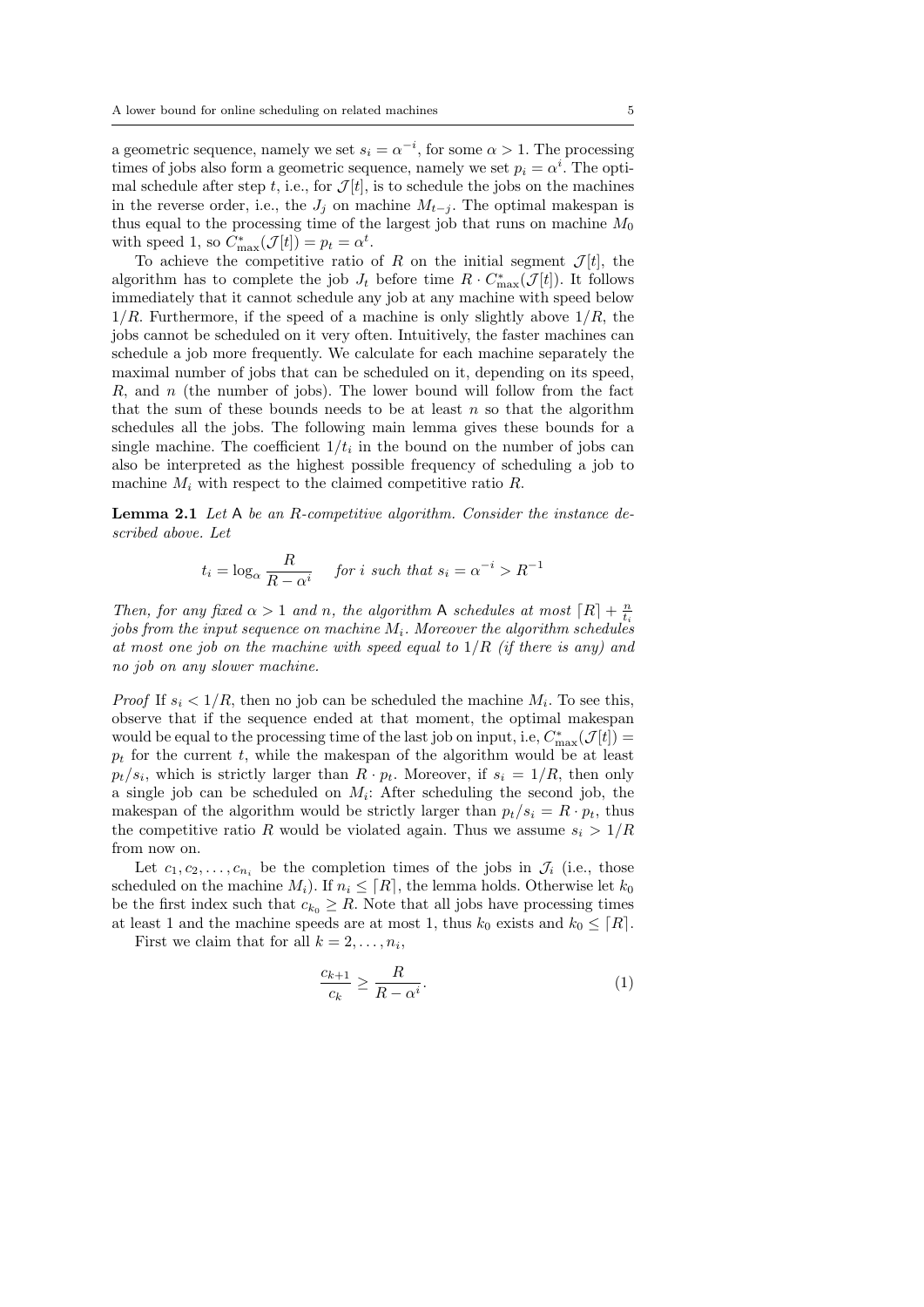The processing time of the job completing at  $c_{k+1}$  equals  $s_i(c_{k+1} - c_k)$ , thus the optimal makespan for the initial segment of the instance ending by this job is  $s_i(c_{k+1} - c_k)$  as well. Since the algorithm A is R-competitive also on this initial segment, we have  $c_{k+1} \leq R \cdot_i (c_{k+1} - c_k) = R \cdot \alpha^{-i} (c_{k+1} - c_k)$  and the claim (1) follows.

Considering the instance with *n* jobs, we have  $c_{n_i} \leq R \cdot \alpha^n$ . Applying the claim (1) for  $n_i - k_0$  pairs of adjacent completion times implies that

$$
\alpha^{n} = \frac{R \cdot \alpha^{n}}{R} \ge \frac{c_{n_{i}}}{c_{k_{0}}} = \frac{c_{n_{i}}}{c_{n_{i}-1}} \cdot \frac{c_{n_{i}-1}}{c_{n_{i}-2}} \cdot \ldots \cdot \frac{c_{k_{0}+1}}{c_{k_{0}}} \ge \left(\frac{R}{R - \alpha^{i}}\right)^{n_{i}-k_{0}}
$$

and, after taking logarithm with base  $\alpha$ ,

$$
n \ge (n_i - k_0) \log_{\alpha} \frac{R}{R - \alpha^i} = (n_i - k_0)t_i.
$$

The lemma now follows by recalling that  $k_0 \leq [R]$ .

Let us define

$$
f(R, x) = \frac{\ln(R)}{-\ln(1 - R^{-x})} \quad \text{and}
$$

$$
F(R) = \int_0^1 f(R, x) dx = \int_0^1 \frac{\ln(R)}{-\ln(1 - R^{-x})} dx.
$$

The function  $f(R, x)$  is a positive and increasing both in R and x for  $R > 1$ and  $x > 0$ . Thus  $F(R)$  is increasing as well for  $R > 1$ . Let  $R^*$  be the unique solution of the equation  $F(R^*) = 1$  in  $(1, +\infty)$ .

Theorem 2.2 For any R-competitive deterministic algorithm for nonpreemptive scheduling on uniformly related machines, it holds that  $F(R) \geq 1$ . This gives  $R \ge R^* > 2.564$ .

*Proof* Let  $n_i$  be the number of jobs scheduled on the machine  $M_i$  at the end of the sequence. The algorithm has to schedule all jobs, hence

$$
n = \sum_{i=0}^{m-1} n_i = \sum_{i=0}^{\lfloor \log_{\alpha} R \rfloor} n_i \leq \lceil R \rceil \cdot \lceil \log_{\alpha} R \rceil + 1 + \sum_{i=0}^{\lceil \log_{\alpha} R \rceil - 1} \frac{n}{t_i}.
$$

To obtain the last inequality, we bound  $n_i$  using Lemma 2.1 as follows: For every  $i < \log_{\alpha} R$  to obtain  $n_i \leq [R] + \frac{n}{t_i}$ . If  $i = \log_{\alpha} R$  is integral, we have  $n_i \leq 1$ . Finally, if  $i > \log_{\alpha} R$  then  $n_i = 0$ . The inequality follows by summing these bounds.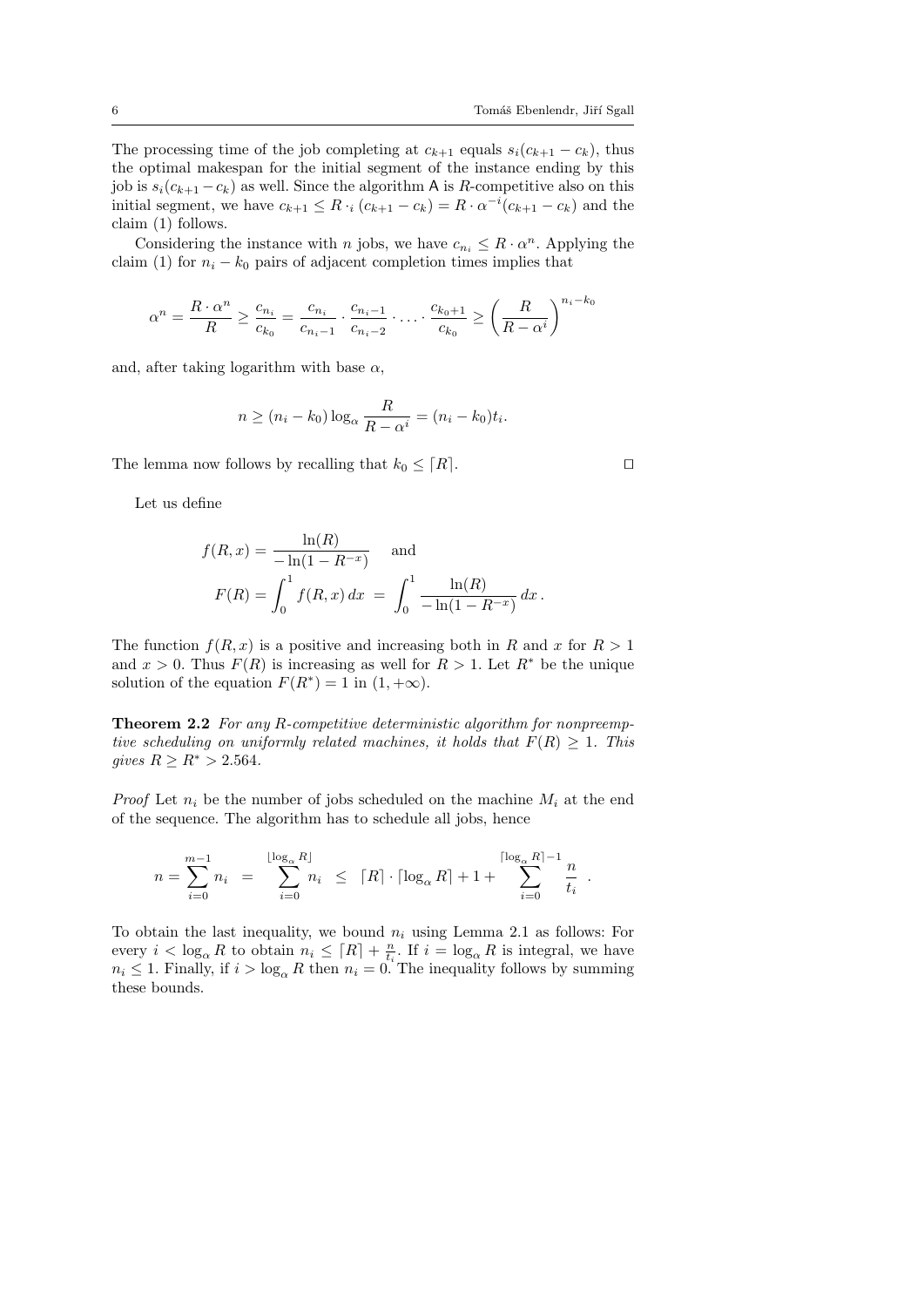

**Fig. 1** The labels on the horizontal axis are  $a = \log_{\alpha} R$  and  $b = \lceil \log_{\alpha} R \rceil - 1$ . The sparsely hatched region shows the area of the sum in (2). The densely hatched region shows the additional area of the integral in (3).

We can set n arbitrarily large, so that the term  $\lceil R \rceil \cdot \lceil \log_{\alpha} R \rceil + 1$  is negligible. Thus, for any  $\varepsilon > 0$ , we get:

$$
1 - \varepsilon \le \sum_{i=0}^{\lceil \log_{\alpha} R \rceil - 1} \frac{1}{t_i} = \sum_{i=0}^{\lceil \log_{\alpha} R \rceil - 1} \frac{\ln \alpha}{-\ln(1 - \alpha^i R^{-1})}
$$
(2)

$$
\leq \int_{-1}^{\log_{\alpha} R} \frac{\ln \alpha}{-\ln(1 - \alpha^{i} R^{-1})} di \tag{3}
$$

$$
= \int_{-\frac{\ln \alpha}{\ln R}}^{1} \frac{\ln R}{-\ln(1 - R^{y-1})} \, dy \tag{4}
$$

$$
= \int_0^{1 + \frac{\ln \alpha}{\ln R}} f(R, x) \, dx \quad . \tag{5}
$$

In (3) we simply bound the sum by the appropriate integral. We use the fact that the function in the sum can be viewed as a continuous and decreasing function of *i*, see Figure 1. We substitute  $i = y \log_{\alpha} R = y \frac{\ln R}{\ln \alpha}$  to get (4) and  $x = 1 - y$  to get (5).

Since  $f(R, x)$  is positive and increasing for  $x > 0$ , it is bounded in the neighborhood of 1 and we have

$$
\lim_{\alpha \to 1} \int_0^{1 + \frac{\ln \alpha}{\ln R}} f(R, x) dx = \int_0^1 f(R, x) dx = F(R) .
$$

Thus by taking the limits  $\alpha \to 1$  and  $\varepsilon \to 0$  in (5) we get  $1 \leq F(R)$  and the first part of the theorem holds.

The monotonicity of F now implies  $R \leq R^*$ . The monotonicity of f also makes it easy to evaluate the integration numerically and evaluate the threshold as  $R^* \approx 2.5649877$ .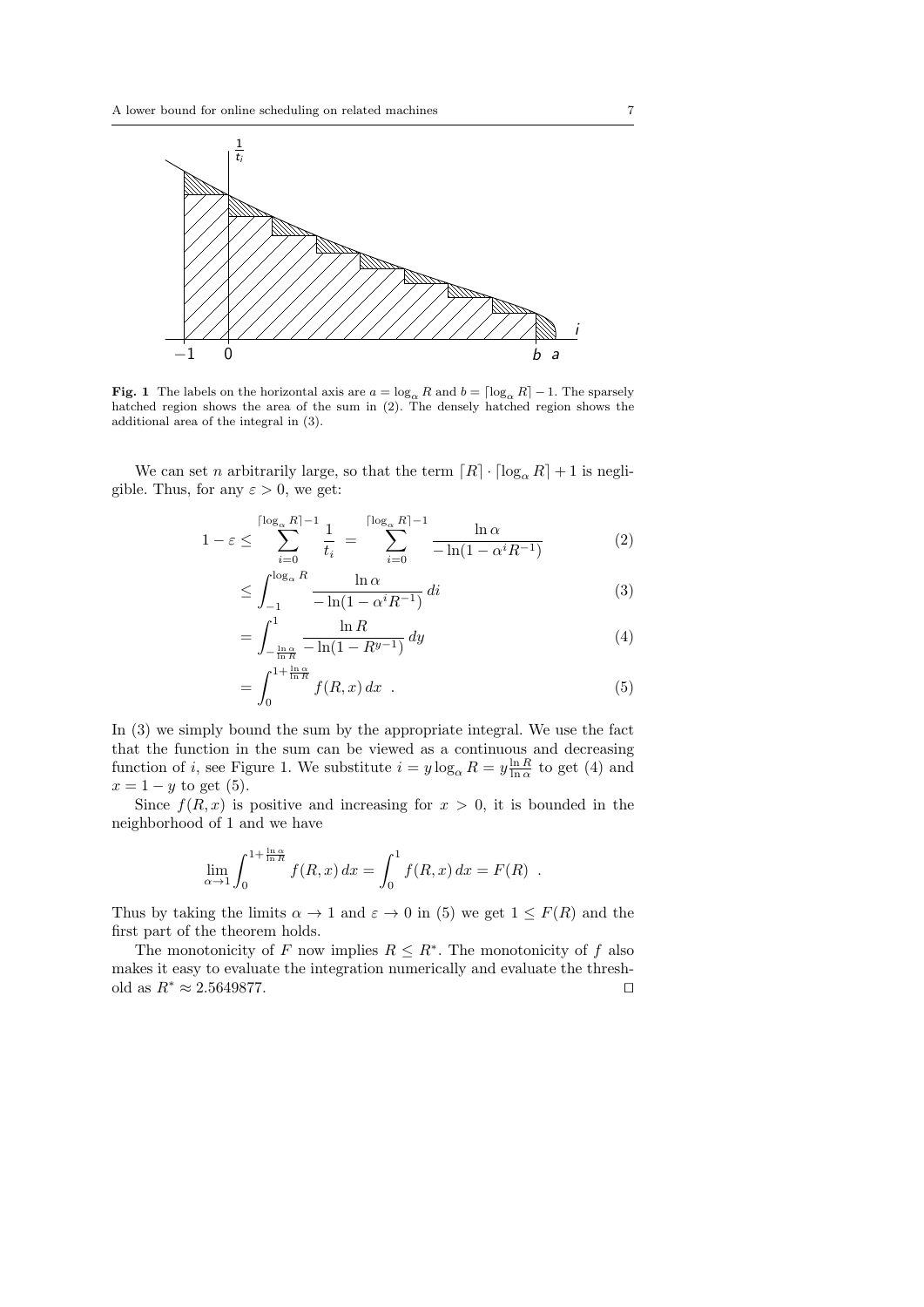A natural question is the size of the instance we need in our lower bound. Clearly, to achieve a bound close to  $R^*$ , we need  $\alpha$  close to 1 and a large n. However, our limit argument gives little intuition about the size of  $n$ . In the rest of this section we show that in order to prove a lower bound of  $R' = R^* - \delta$ , the size of the instance is  $O(1/\delta^2)$ .

First we need to calculate  $1 - F(R')$ . While we do not have a closed form for  $F(R)$ , it can be verified that

$$
\frac{\partial}{\partial R} f(R, x) = \frac{\partial}{\partial x} \left( \frac{x}{-R \cdot \ln(1 - R^{-x})} \right) \quad \text{and thus}
$$

$$
\frac{d}{dR} F(R) = \int_0^1 \frac{\partial}{\partial R} f(R, x) dx = \frac{1}{-R \cdot \ln(1 - R^{-1})}.
$$

So the derivative of  $F(R)$  for R close to  $R^*$  is bounded and bounded away from zero, thus  $1 - F(R') = \Theta(\delta)$ .

Let  $\varepsilon = (1 - F(R'))/2 = \Theta(\delta)$ . We set  $\alpha$  and  $n$  so that the errors in the two limits  $\alpha \to 1$  and  $\varepsilon \to 0$  are each bounded by  $\varepsilon$ .

First we choose  $\alpha = 1 + \tau$  such that

$$
\int_{1}^{1+\frac{\ln \alpha}{\ln(R')}} f(R',x) \, dx \leq \varepsilon.
$$

We have  $\ln \alpha / \ln(R') = \Theta(\tau)$ . Since  $f(R, x)$  is increasing in R and x, we can bound its values by some constant M (arbitrarily close to  $f(R^*, 1)$ , which is positive), and we have

$$
\int_{1}^{1+\frac{\ln \alpha}{\ln(R')}} f(R',x) dx \leq \frac{\ln \alpha}{\ln(R')} \cdot M = \Theta(\tau).
$$

Thus it is sufficient to choose  $\tau = \Theta(\varepsilon) = \Theta(\delta)$  and  $\alpha = 1 + \Theta(\delta)$ .

Finally, we need to choose  $n$  large so that

$$
\frac{\lceil R' \rceil \lceil \log_{\alpha}(R') \rceil + 1}{n} \le \varepsilon.
$$

We have  $[R'] [\log_{\alpha}(R')] + 1 = \Theta(1/\ln \alpha) = \Theta(1/\tau) = \Theta(1/\delta)$ . Thus it is sufficient to choose  $n = \Theta(1/\delta)/\varepsilon = \Theta(1/\delta^2)$ .

Numerical calculations show that the constants in the proof can be bounded as followes: For  $\delta < 1/10$  it is sufficient to take  $\varepsilon = \delta/3$ ,  $\tau = \varepsilon/3$ , and  $n =$  $4/(\varepsilon\tau)$ , overall this gives  $n = 36/\delta^2$ .

# 3 Conclusions

We have been able to improve the lower bound for non-preemptive online scheduling on related machines. The advantage of the new lower bound is that it provides a clean analytical argument. On the other hand, it seems that the limit case with many machines may be not the hardest one. For a fixed